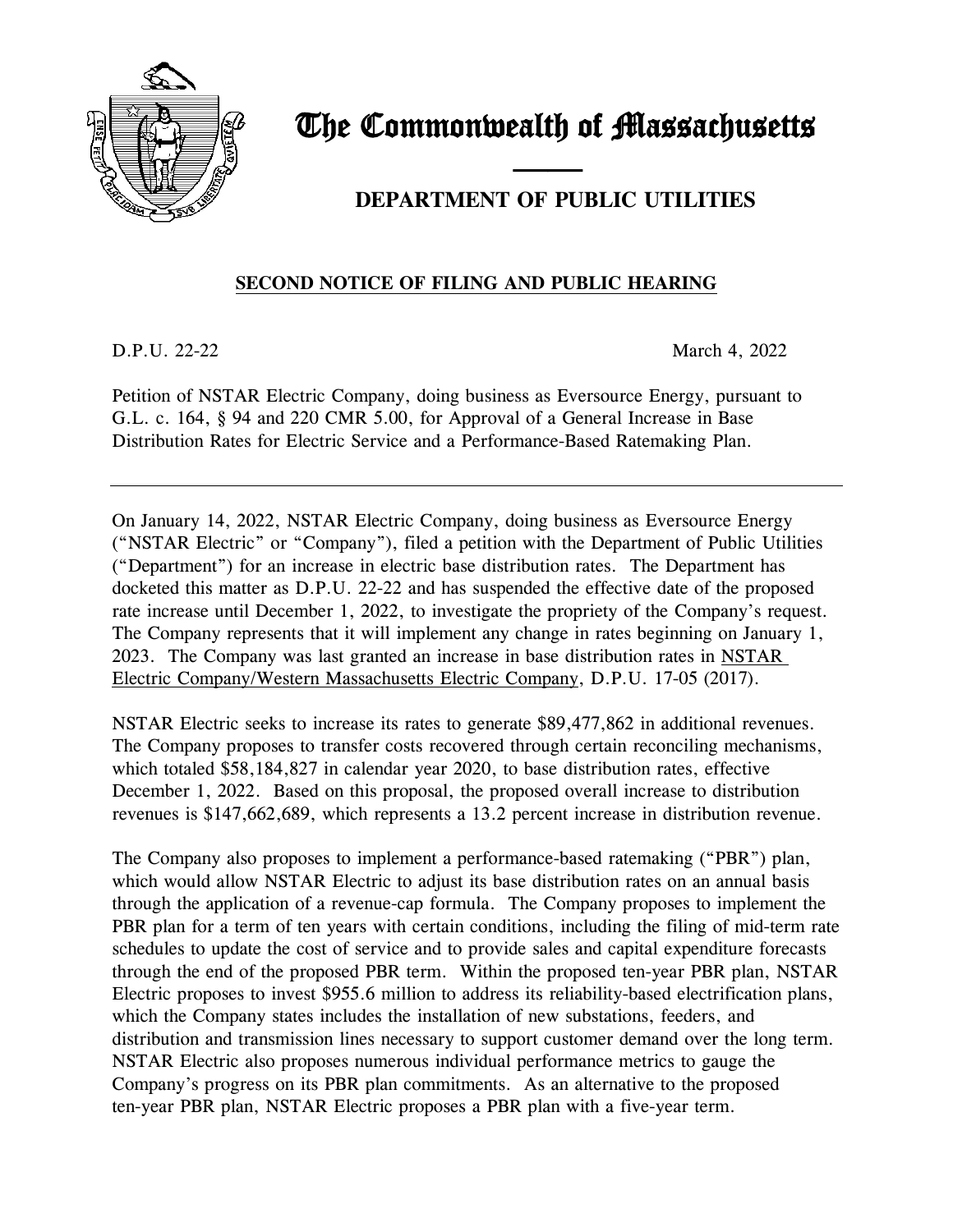#### D.P.U. 22-22 Page 2

As part of its filing, NSTAR Electric also makes proposals regarding the implementation of advanced metering infrastructure and associated cost recovery, and the review and treatment of certain grid modernization, SMART program, and solar investments. Further, NSTAR Electric proposes certain changes to its storm fund mechanism, vegetation management program, and service quality reporting. The Company also makes proposals regarding the recovery of certain property taxes and prior period pension costs. Additionally, NSTAR Electric proposes post-test year adjustments to certain expense categories and to the

Company's capital structure.

NSTAR Electric's filing also includes a number of rate design proposals, including refining existing tariff definitions and rate classes in the small and medium general service categories; introducing or expanding non-demand price options for small general service customers; eliminating unique, legacy rate designs involving declining blocks or seasonal pricing; eliminating or closing certain small, optional time-of-use rate classes; and revising the allocation and design of transmission rates, the allocation factors applicable to reconciling rates, and LED streetlight pricing.

The Department also will consider proposals regarding the discontinuance of full revenue decoupling for NSTAR Electric. 2022-2024 Three-Year Energy Efficiency Plans, D.P.U. 21-120 through D.P.U. 21-129, at 230-235 & n.146 (January 31, 2022).

The foregoing is not intended to be an exhaustive list of issues set forth in NSTAR Electric's filing. Additional information regarding the foregoing proposals, and all other proposals set forth by NSTAR Electric, can be found in the Company's filing.

NSTAR Electric states that if its petition is approved as requested, customers can expect the following bill impacts:

#### For residential non-heating customers:

- A typical residential non-heating customer using 530 kilowatt-hours ("kWh") of electricity per month in the Company's Eastern Massachusetts service area can expect a monthly bill increase of \$7.14 (5.2 percent);
- A typical residential non-heating customer using 549 kWh of electricity per month in the Company's Western Massachusetts service area can expect a monthly bill increase of \$7.29 (5.4 percent);
- A typical residential non-heating low-income customer using 480 kWh of electricity per month in the Company's Eastern Massachusetts service area can expect a monthly bill increase of \$4.32 (5.9 percent); and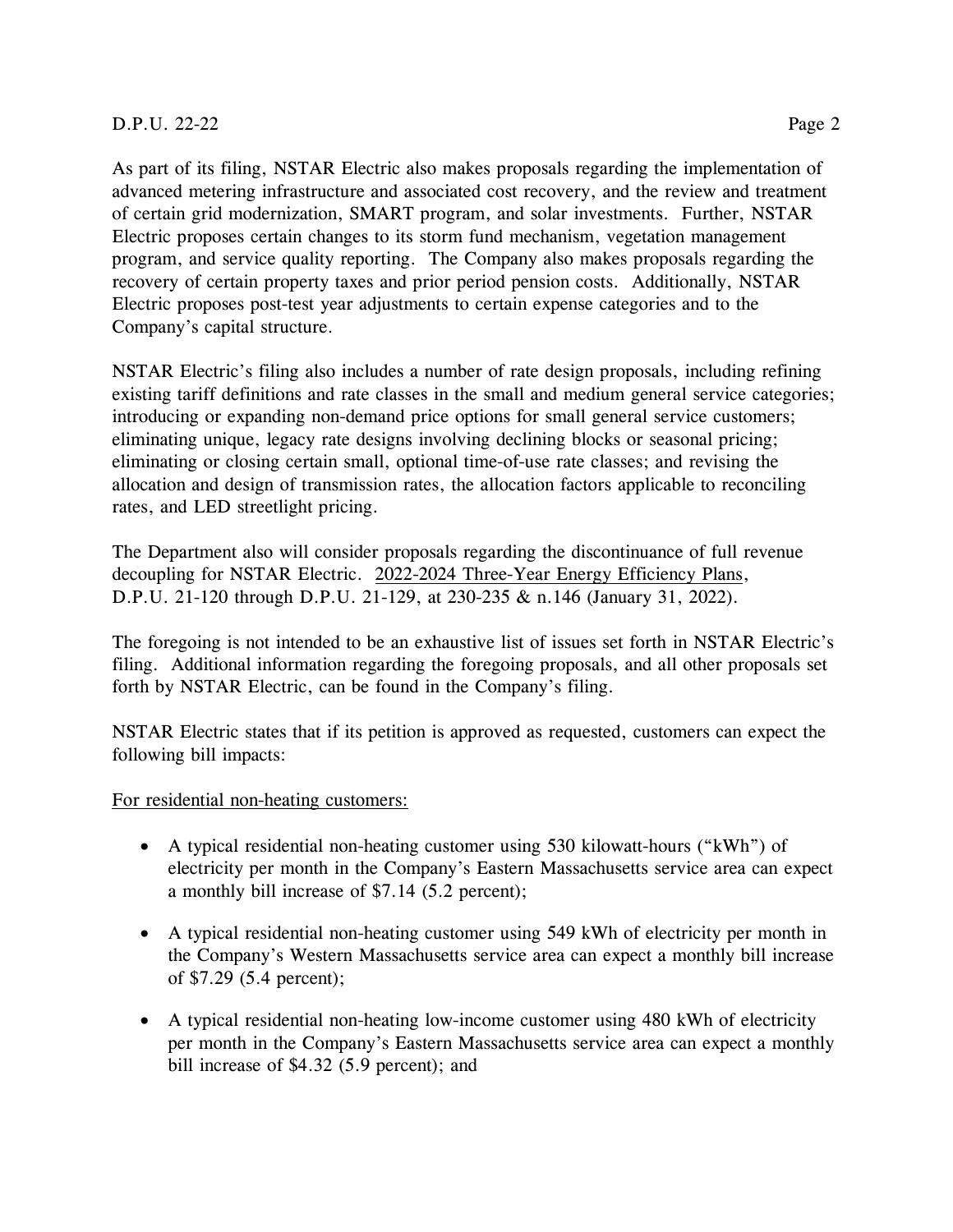• A typical residential non-heating low-income customer using 586 kWh of electricity per month in the Company's Western Massachusetts service area can expect a monthly bill increase of \$4.86 (5.5 percent).

For residential heating customers:

- A typical residential heating customer using 744 kWh of electricity per month in the Company's Eastern Massachusetts service area can expect a monthly bill increase of \$17.12 (9.5 percent);
- A typical residential heating customer using 805 kWh of electricity per month in the Company's Western Massachusetts service area can expect a monthly bill increase of \$18.29 (9.9 percent);
- A typical residential heating low-income customer using 843 kWh of electricity per month in the Company's Eastern Massachusetts service area can expect a monthly bill increase of \$12.16 (9.9 percent); and
- A typical residential heating low-income customer using 993 kWh of electricity per month in the Company's Western Massachusetts service area can expect a monthly bill increase of \$13.99 (10.2 percent).

#### For Commercial and Industrial Customers:

Commercial and industrial customers can expect bill impacts to vary depending on usage and rate class. Commercial and industrial customers should contact the Company, as indicated below, for specific bill impacts.

The Attorney General of the Commonwealth of Massachusetts ("Attorney General") filed a notice of intervention in this matter pursuant to G.L. c. 12, § 11E(a). Further, pursuant to G.L. c. 12, § 11E(b), the Attorney General filed a notice of retention of experts and consultants to assist in her investigation of the Company's filing and has requested Department approval to spend up to \$550,000 in this regard. Pursuant to G.L. c. 12, § 11E(b), the costs incurred by the Attorney General relative to her retention of experts and consultants may be recovered in the Company's rates. The Department approved the Attorney General's request on February 17, 2022. NSTAR Electric Company, D.P.U. 22-22, Order on Attorney General's Notice of Retention of Experts and Consultants (February 17, 2022).

Due to certain ongoing safety measures and precautions relating to in-person events as a result of the COVID-19 pandemic, the Department will conduct a virtual public hearing to receive comments on the Company's filing. The Department will conduct the public hearing using Zoom videoconferencing on **May 4, 2022, beginning at 6:00 p.m.** Attendees can join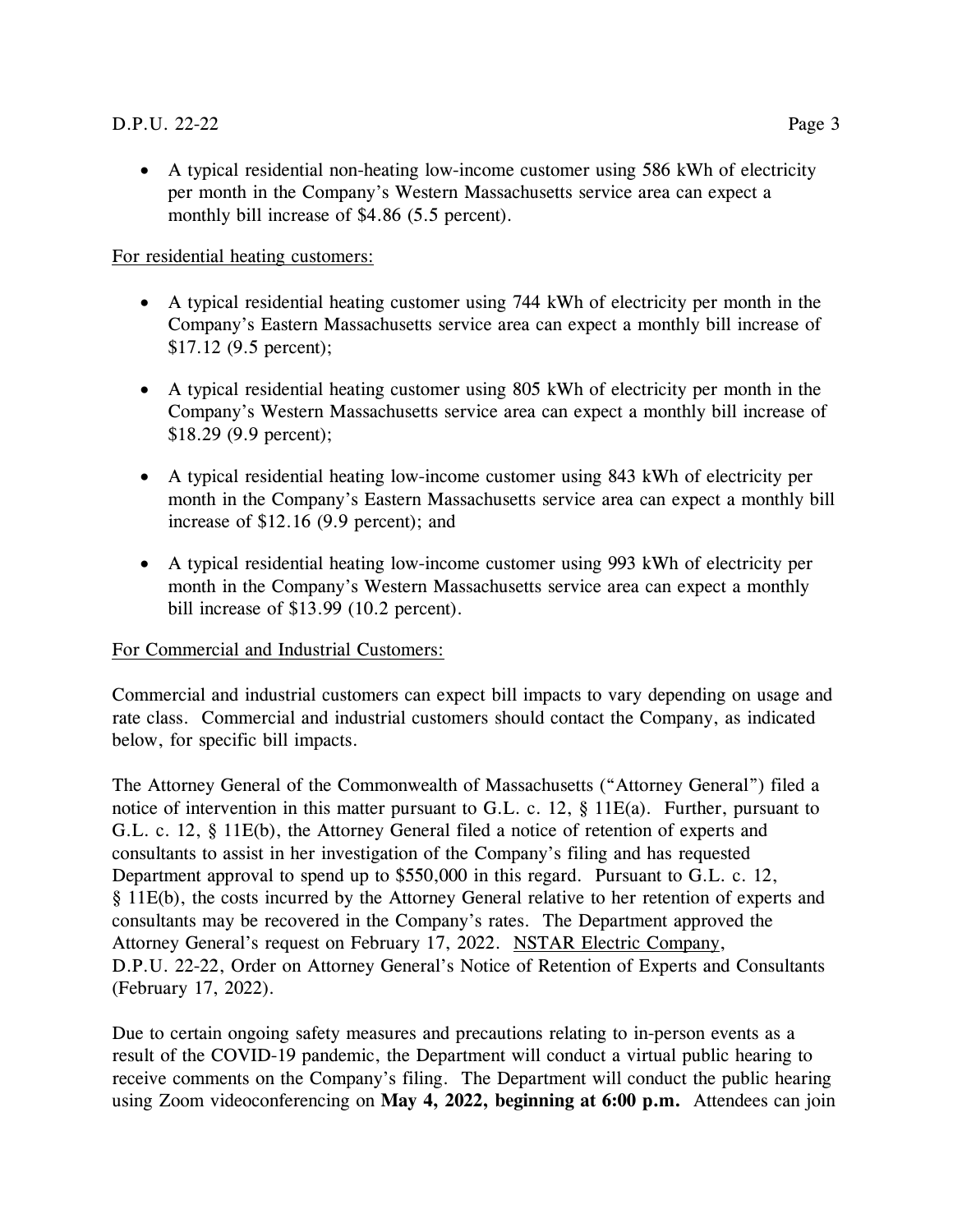the hearing by entering the link, <https://us06web.zoom.us/j/88186818093> from a computer, smartphone, or tablet. No prior software download is required. For audio only access to the hearings, attendees can dial in to either hearing at (646) 558-8656 or (301) 715-8592 (not toll free) and then enter the Webinar ID: 881 8681 8093. If you anticipate providing comments via Zoom during either public hearing, please send an email by **May 3, 2022**, to [marc.tassone@mass.gov](mailto:marc.tassone@mass.gov) with your name, email address, mailing address, and hearing date.

When using the Zoom platform, you will be able to listen to the hearing and provide comments in English, Spanish, Portuguese, or Mandarin. To access interpretation services through Zoom during the hearing, click on the "Interpretation" button on the menu at the bottom of the Zoom application screen and select your language (i.e., English, Spanish, Portuguese, or Mandarin).

Alternately, any person interested in commenting on the Company's filing may submit written comments to the Department no later than the close of business (5:00 p.m.) on **May 6, 2022**. To the extent a person or entity wishes to submit comments in accordance with this Notice, electronic submission, as detailed below, is sufficient.

Any person who desires to participate in the evidentiary phase of this proceeding shall file a petition for leave to intervene no later than 5:00 p.m. on **April 8, 2022**. A petition for leave to intervene must satisfy the timing and substantive requirements of 220 CMR 1.03. Receipt by the Department, not mailing, constitutes filing and determines whether a petition has been timely filed. A petition filed late may be disallowed as untimely, unless good cause is shown for waiver under 220 CMR 1.01(4). To be allowed, a petition under 220 CMR 1.03(1) must satisfy the standing requirements of G.L. c. 30A, § 10. All responses to petitions to intervene must be filed by the close of business (5:00 p.m.) on the second business day after the petition to intervene was filed.

All documents submitted to the Department pursuant to this Notice must be submitted in **pdf format** by e-mail attachment to [dpu.efiling@mass.gov](mailto:dpu.efiling@mass.gov) and [marc.tassone@mass.gov.](mailto:marc.tassone@mass.gov) The text of the e-mail must specify: (1) the docket number of the proceeding (D.P.U. 22-22); (2) the name of the person or company submitting the filing; and (3) a brief descriptive title of the document. All documents submitted in electronic format will be posted on the Department's website as soon as practicable at

[https://eeaonline.eea.state.ma.us/DPU/Fileroom.](https://eeaonline.eea.state.ma.us/DPU/Fileroom) Importantly, all large files submitted must be broken down into electronic files that do not exceed 20 MB. A copy of any documents submitted to the Department also should be emailed to the Company's attorney Cheryl M. Kimball, Esq. at [ckimball@keeganwerlin.com.](mailto:ckimball@keeganwerlin.com)

Ordinarily, all parties would follow Sections B.1 and B.4 of the Department's Standard Ground Rules (D.P.U. 15-184-A, App. 1 (March 4, 2020)) regarding the filing of documents. However, at this time, all filings will be submitted to the Department only in